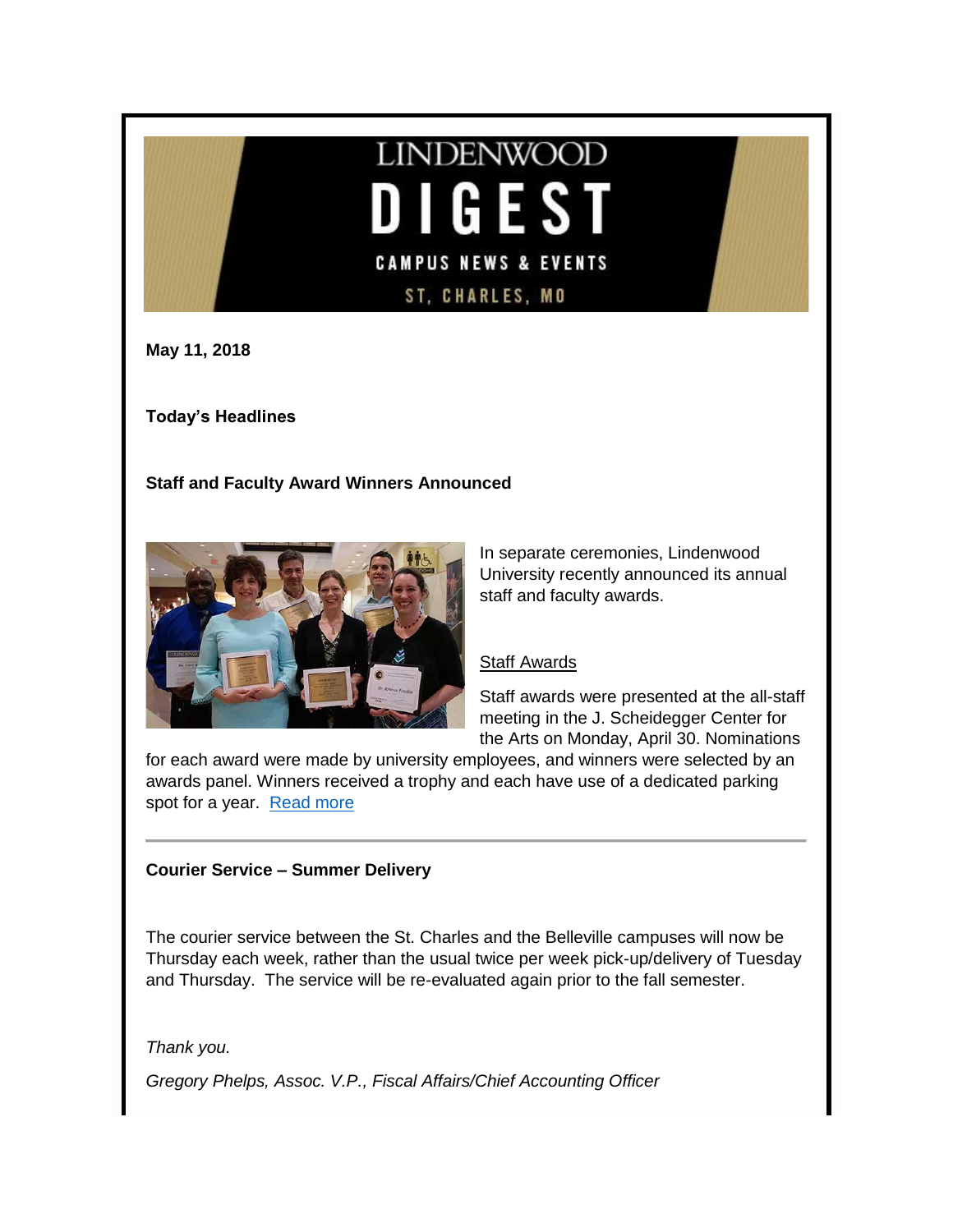# **Assessment Tip of the Week: "Linda Suskie Blog: Some Learning Goals are Promises We Can't Keep"**

Linda Suskie\*, noted assessment/accreditation consultant, writes in the May 2, 2018 entry of her blog, that she considers learning goals to be "promises that we make to students, employers, and society. If a student passes a course or graduates, he or she WILL be able to do the things we promise in our learning goals." Suskie asks: "How can you tell if a learning goal is a true learning goal – an assessable promise that we try to keep?" as opposed to something that we hope to instill in students but can't promise. Read the rest of her May 2 blog entry [here](http://www.lindasuskie.com/apps/blog/show/45622511-some-learning-goals-are-promises-we-can-t-keep) to find out how she answers that question. [Read more](http://felix.lindenwood.edu/newsletter/2018_05/tip_may11.pdf)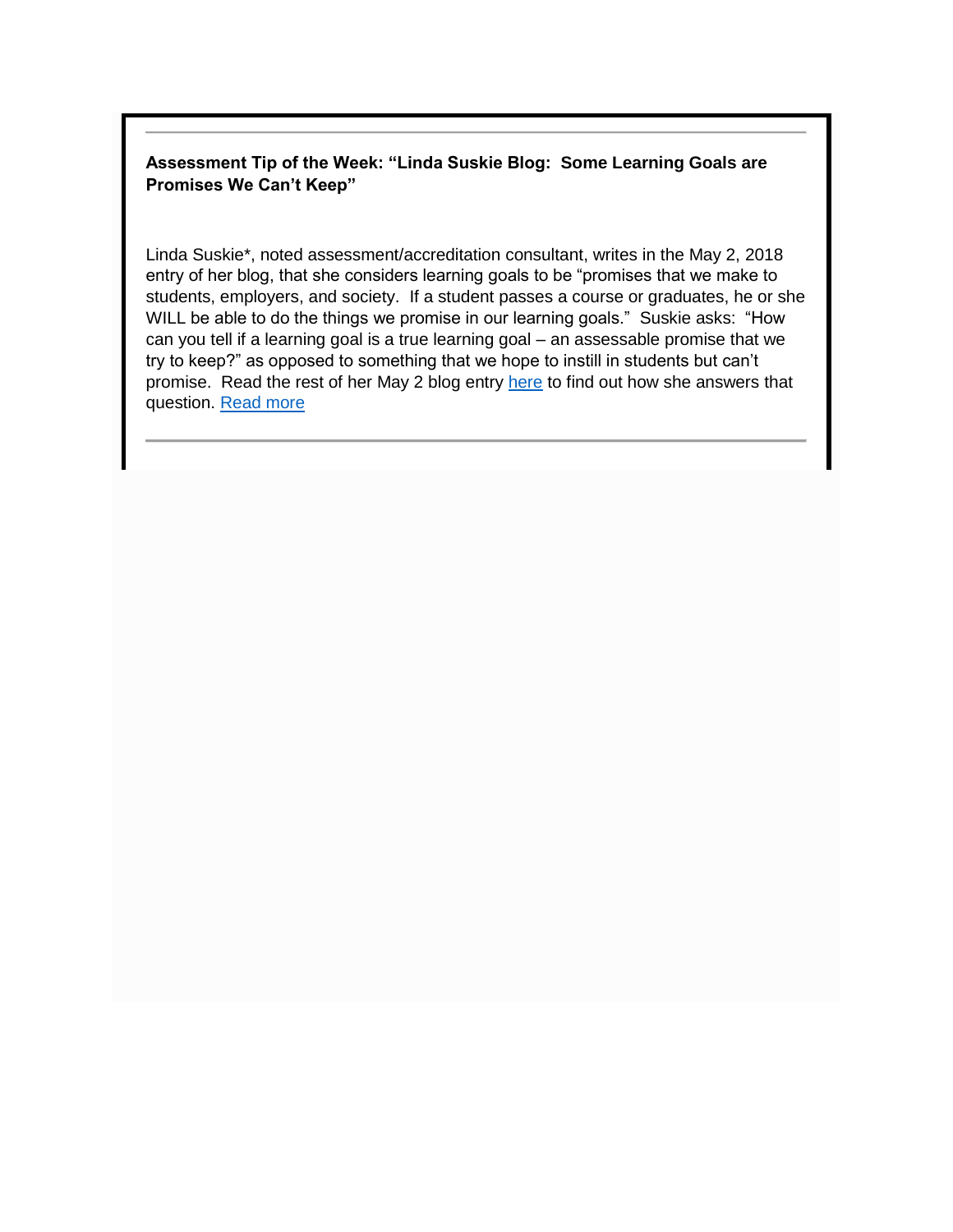# **Johnston Named Missouri Chair for Mathmematical Association**

Professor of Mathematics Christopher Johnston became Chair of the Missouri section of the Mathematical Association of America at its annual conference in April. He will be chair through its 2019 conference hosted by Lindenwood University.

# **Hurst Honored in Writing Contest**

Spencer Hurst, Associate Professor of English, was recently notified by the St. Louis Poetry Center that his poem titled ["Blind Justice"](http://felix.lindenwood.edu/newsletter/2018_05/blindjustice.pdf) won an Honorable Mention in the Center's 59th Annual Writing Contest. The contest uses blind judging, and one of this year's judges was the retired Lindenwood professor and first St. Louis Poet Laureate, Michael Castro.

# **Borrowed Notes to Perform on Quad Today at Lunchtime**

Borrowed Notes, a music group composed of Lindenwood faculty and staff members, will perform from 11:30 a.m. to 1 p.m. Friday, May 11, at the pavilion on the quad. The Lindenwood community is invited to bring their lunches and enjoy the music.

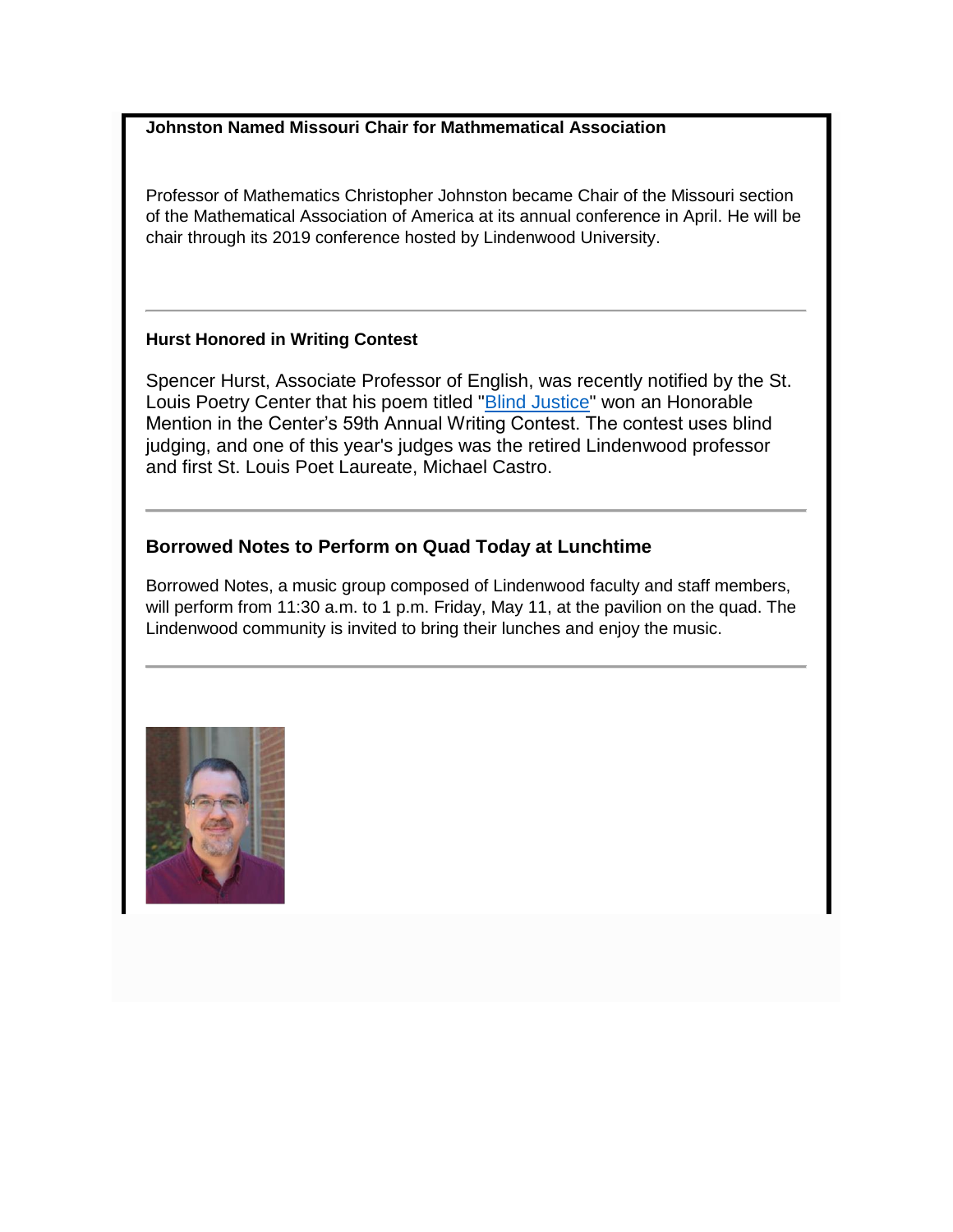

#### **Welcome Brady Huber!**

Student Involvement and Campus Recreation would like to introduce the new Evening Manger for Evans Commons, Brady Huber! Make sure to say hello when you see him around

campus!

# **Birth Announcement: Lawson Joseph Kennedy**

Congratulations to Sammie Kennedy, associate director for Student Involvement, spouse Mike, and big sister Evie, on the birth of a beautiful baby boy, Lawson Joseph Kennedy, who was born at 1:47 a.m. on May 8, weighing 8 pounds, 14 ounces. Sammie and Lawson are doing great!

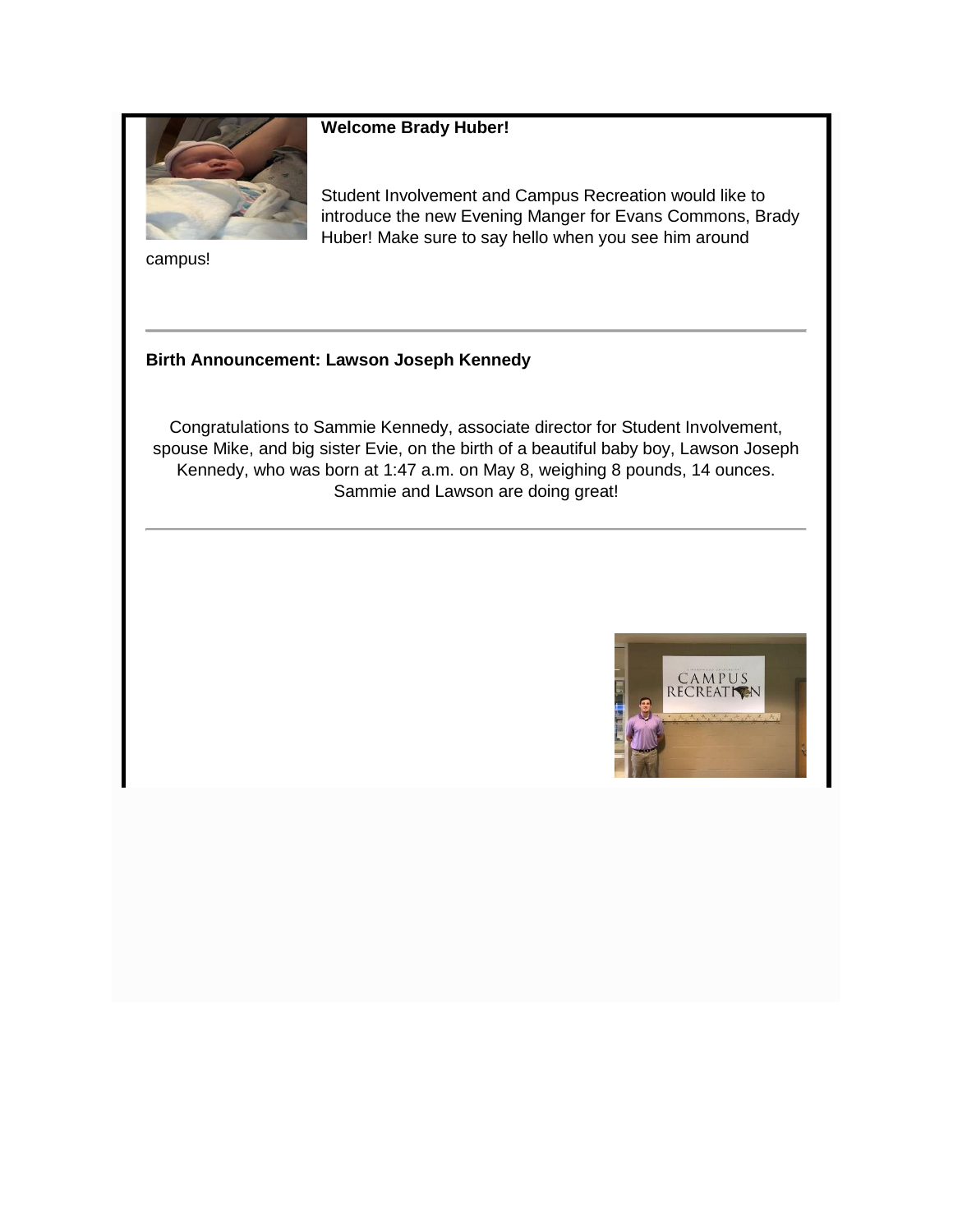# EVANS COMMONS REC CENTER & THIRD **FLOOR TRACK SUMMER HOURS**

WEEKDAYS: 8:00 A.M.-5:00 P.M. **WEEKENDS: CLOSED** 

\*ALL GUESTS WILL BE ASKED TO LEAVE THE REC CENTER 15 MINUTES PRIOR TO CLOSING.

# **LINDENWOOD** LIKE NO OTHER

**Recent Editions**

[The Digest archive](http://www.lindenwood.edu/about/digest-archives/)

[Belleville Digest archive](http://www.lindenwood.edu/belleville/about/lindenwood-belleville-digest-archives/)

# **Events and Deadlines**

- **Through August: [Tech workshops for employees](http://felix.lindenwood.edu/newsletter/2018_05/summer2018catalog.pdf)**
- **May 15:** Presentations on Faculty Compensation, 9-10 a.m. and 2-3 p.m., AB Leadership
- May 15: Dr. Tawni Hunt-Ferrarini, ["Cryptocurrency"](https://register.gotowebinar.com/register/2404464092865063427), 6-7 p.m.
- **May 15:** The Learning Academy Presents: Promising Practices for Online Course Design - L107, 1-2:30 p.m., Belleville campus
- **May 15:** [Tech Tuesdays in the IDEA Studio](https://docs.google.com/document/d/13BkW_A_q8Y-fQVC84y8CcFe1gwKcnI1Y614xS9IVQk4/edit?usp=sharing)
- **May 16:** The Learning Academy Presents: Promising Practices for Online Course Design – LARC Theater (343), 1-2:30 p.m.
- **May 18:** [Summer Tool Series at the IDEA Studio](https://docs.google.com/document/d/1Of8snzJHFa6eRwS2a0aICqAhmcuGOi6j1WSbmEpk5ls/edit?usp=sharing)
- **May 19:** [EdCampU](https://docs.google.com/presentation/d/1qpvcvWhdX9XoIDCbn9reDLc7fRdv0QexmRK63O5YEs8/edit?usp=sharing)
- **May 19:** [Frankie Avalon](http://www.lindenwood.edu/j-scheidegger-center-for-the-arts/upcoming-events/main-stage-season/frankie-avalon/)